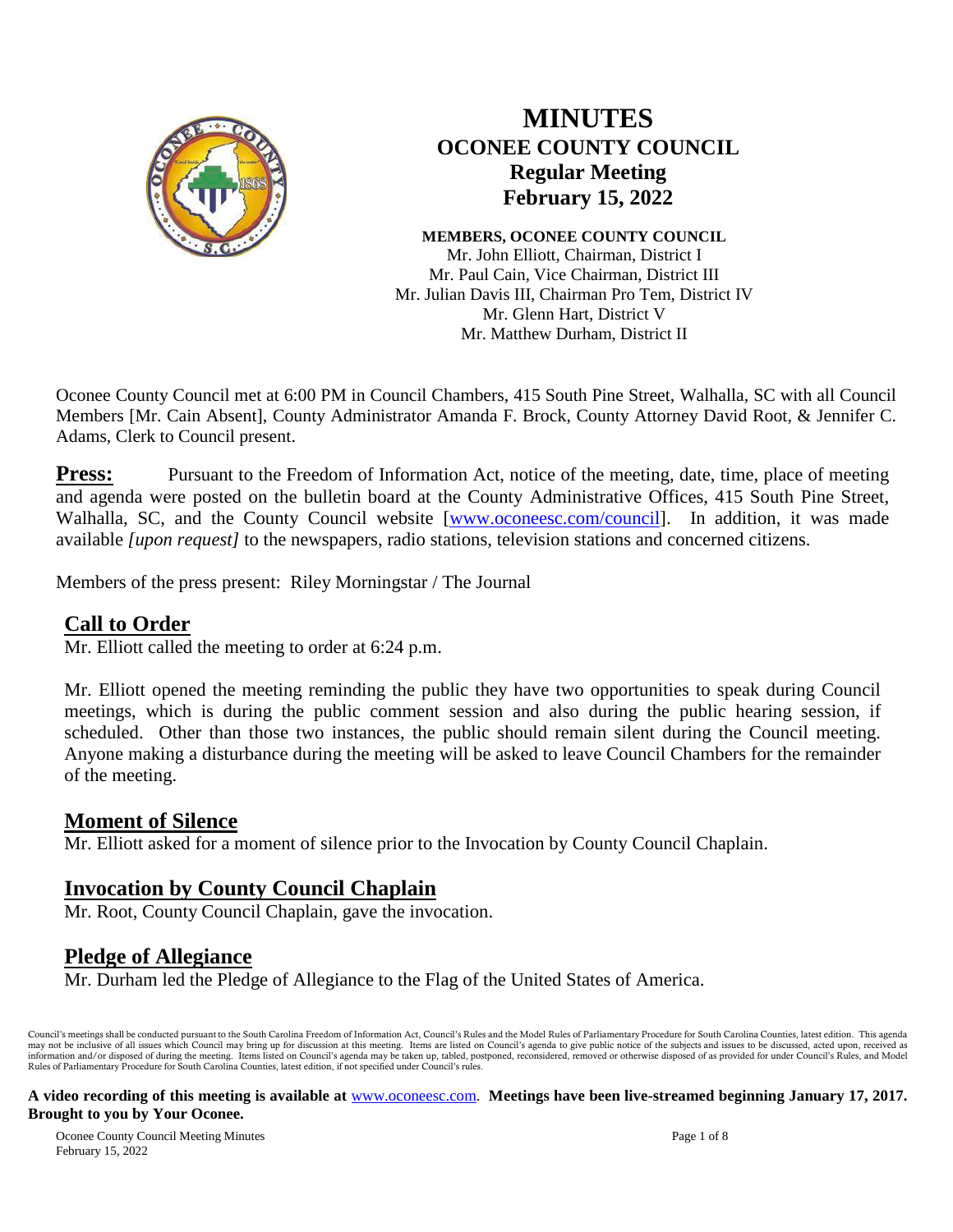## **Approval of Minutes**

Mr. Davis made a motion, seconded by Mr. Hart, approved  $4 - 0$ , to approve the February 01, 2022 regular minutes as presented.

## **Attorney's Comments**

Mr. Root informed Council that a motion will be needed to amend Ordinance 2022-04 to remove the permitting fees related to the Coroner's Budget.

### **Administrator's Comments**

Ms. Brock reminded Council of the Strategic Planning Retreat scheduled for Friday, February 18, 2022 at 9:00 a.m. in Council Chambers.

#### **Proclamations**

**PROCLAMATION 2022-01** A PROCLAMATION RECOGNIZING FEBRUARY AS BLACK HISTORY MONTH.

Mr. Davis made a motion, seconded by Mr. Hart, approved 4 – 0, to approve **Proclamation 2022-01** on first and final reading.

## **Public Comment Session**

*If you are not able to attend in person and you have a comment, you may submit it by contacting our Clerk to Council, Jennifer C. Adams at jennifercadams@oconeesc.com or 864-718-1023, so that she may receive your comment and read it into the record.* 

Mr. Elliott opened the floor for Public Comment.

Mr. Tom Markovich addressed Council with his opinion that a By-Pass around Clemson needs to be more of a priority than possible funding of a greenway trail system.

Mr. Tony Adams addressed Council with his opinion that the youth in the County are being overlooked.

Mr. Frankie Pearson addressed Council in opposition to Council matching funds for the regional greenway trail system.

Mr. Pearson went on to request a Proclamation recognizing the West Oak Wrestling team for their win at the State level.

Mr. Mickey Haney addressed Council thanking the Roads and Bridges Department for their cleanup efforts from the recent snow storm that hit the County.

Mr. Haney also questioned Council regarding the Coroner's Budget.

Mr. Bruce Burrell addressed Council in opposition to Council matching funds for the regional greenway trail system.

Council's meetings shall be conducted pursuant to the South Carolina Freedom of Information Act, Council's Rules and the Model Rules of Parliamentary Procedure for South Carolina Counties, latest edition. This agenda may not be inclusive of all issues which Council may bring up for discussion at this meeting. Items are listed on Council's agenda to give public notice of the subjects and issues to be discussed, acted upon, received as<br>i Rules of Parliamentary Procedure for South Carolina Counties, latest edition, if not specified under Council's rules.

#### **A video recording of this meeting is available at** [www.oconeesc.com.](http://www.oconeesc.com/) **Meetings have been live-streamed beginning January 17, 2017. Brought to you by Your Oconee.**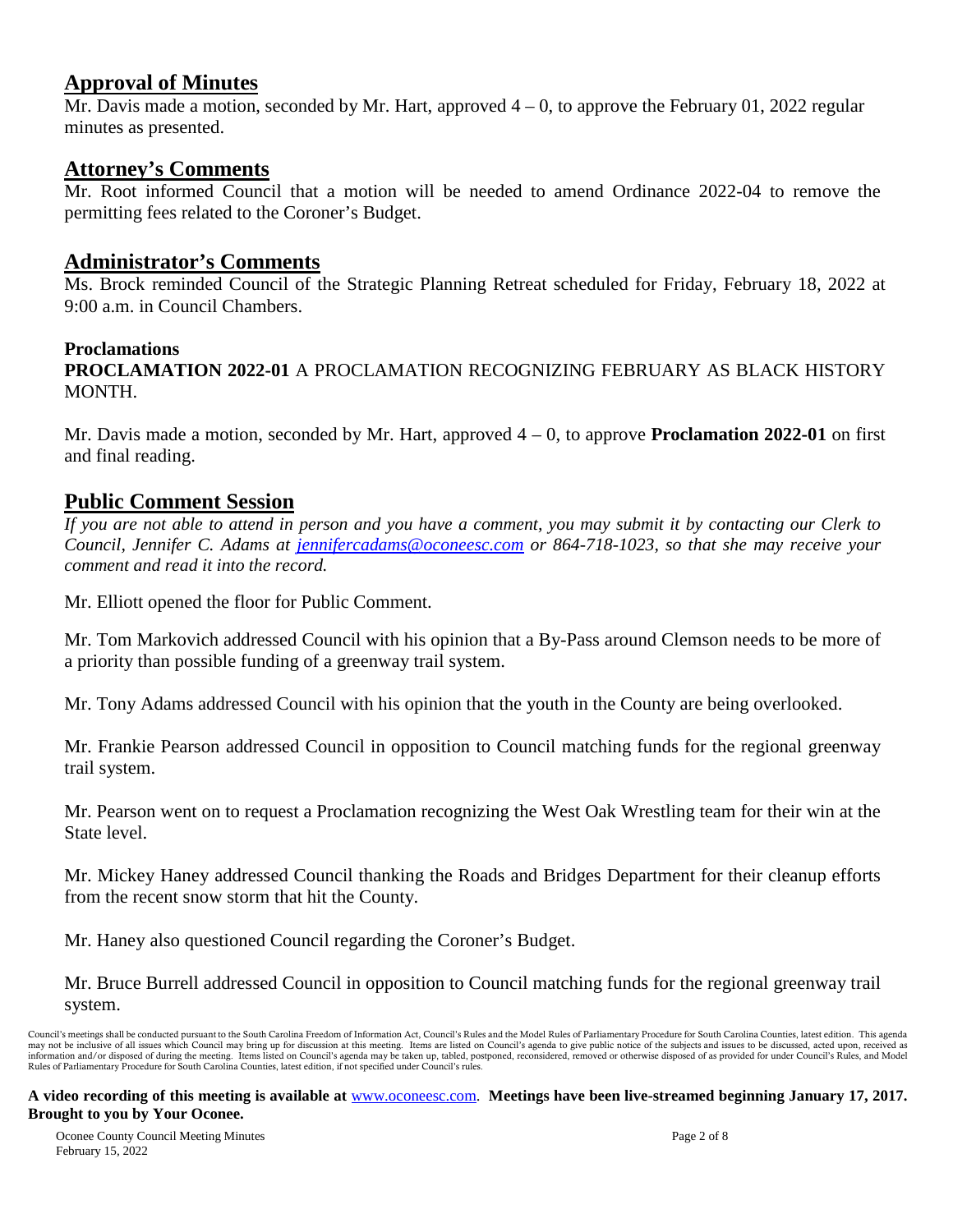## **Council Members Comments**

Mr. Elliott responded to Mr. Pearson and Mr. Haney's public comments.

Mr. Elliott went on to state that he is concerned about the current inflation rate and the effect it is having on the citizens of Oconee County and announced that there will be no increase in property tax within Oconee County for the 2022-2023 budget year.

Mr. Durham responded to all citizen's comments that spoke during the Public Comment session.

Mr. Davis responded to the request for a proclamation for the West Oak Wrestling Team and their win at the State level and went on to add that all championships should be honored across the School District.

Mr. Durham added that he was pleased with Mr. Elliott's statement regarding property tax.

Mr. Hart collectively responded to all citizen's comments that spoke during the Public Comment session.

**Public Hearings for the Following Ordinances** *If you would like to be heard during either of the public hearings, please contact Clerk to Council Jennifer C. Adams at [jennifercadams@oconeesc.com](mailto:jennifercadams@oconeesc.com) or 864-718-1023 so that your participation by may be coordinated*

**ORDINANCE 2022-04** AN ORDINANCE TO AMEND ORDINANCE 2021-01, THE BUDGET FOR OCONEE COUNTY, WHICH PROVIDES FOR THE LEVY OF TAXES FOR ORDINARY COUNTY PURPOSES, FOR THE TRI-COUNTY TECHNICAL COLLEGE SPECIAL REVENUE FUND, FOR THE EMERGENCY SERVICES PROTECTION SPECIAL REVENUE FUND, FOR THE ROAD MAINTENANCE SPECIAL REVENUE FUND, FOR THE BRIDGE AND CULVERT CAPITAL PROJECT FUND, FOR THE ECONOMIC DEVELOPMENT CAPITAL PROJECT FUND, FOR THE PARKS, RECREATION, AND TOURISM CAPITAL PROJECTS FUND, FOR THE DEBT SERVICE FUND, FOR THE VICTIM SERVICES SPECIAL REVENUE FUNDS, FOR THE CAPITAL VEHICLE / EQUIPMENT FUND, ALL IN OCONEE COUNTY FOR THE FISCAL YEAR BEGINNING JULY 1, 2021 AND ENDING JUNE 30, 2022.

Mr. Elliott opened the floor for Public Comment.

Noting that no citizens signed up to address Council; Mr. Elliott opened the floor for any citizen wishing to address Council regarding this ordinance. No citizen addressed Council and no citizen submitted or presented any written comments for the record.

Mr. Elliott closed the Public Hearing regarding **Ordinance 2022-04**.

#### **ORDINANCE 2022-05** AN ORDINANCE TO ADOPT A REDISTRICTING PLAN FOR OCONEE COUNTY, SOUTH CAROLINA; AND OTHER MATTERS RELATED THERETO.

Mr. Elliott opened the floor for Public Comment.

Council's meetings shall be conducted pursuant to the South Carolina Freedom of Information Act, Council's Rules and the Model Rules of Parliamentary Procedure for South Carolina Counties, latest edition. This agenda may not be inclusive of all issues which Council may bring up for discussion at this meeting. Items are listed on Council's agenda to give public notice of the subjects and issues to be discussed, acted upon, received as<br>i Rules of Parliamentary Procedure for South Carolina Counties, latest edition, if not specified under Council's rules.

#### **A video recording of this meeting is available at** [www.oconeesc.com.](http://www.oconeesc.com/) **Meetings have been live-streamed beginning January 17, 2017. Brought to you by Your Oconee.**

Oconee County Council Meeting Minutes Page 3 of 8 February 15, 2022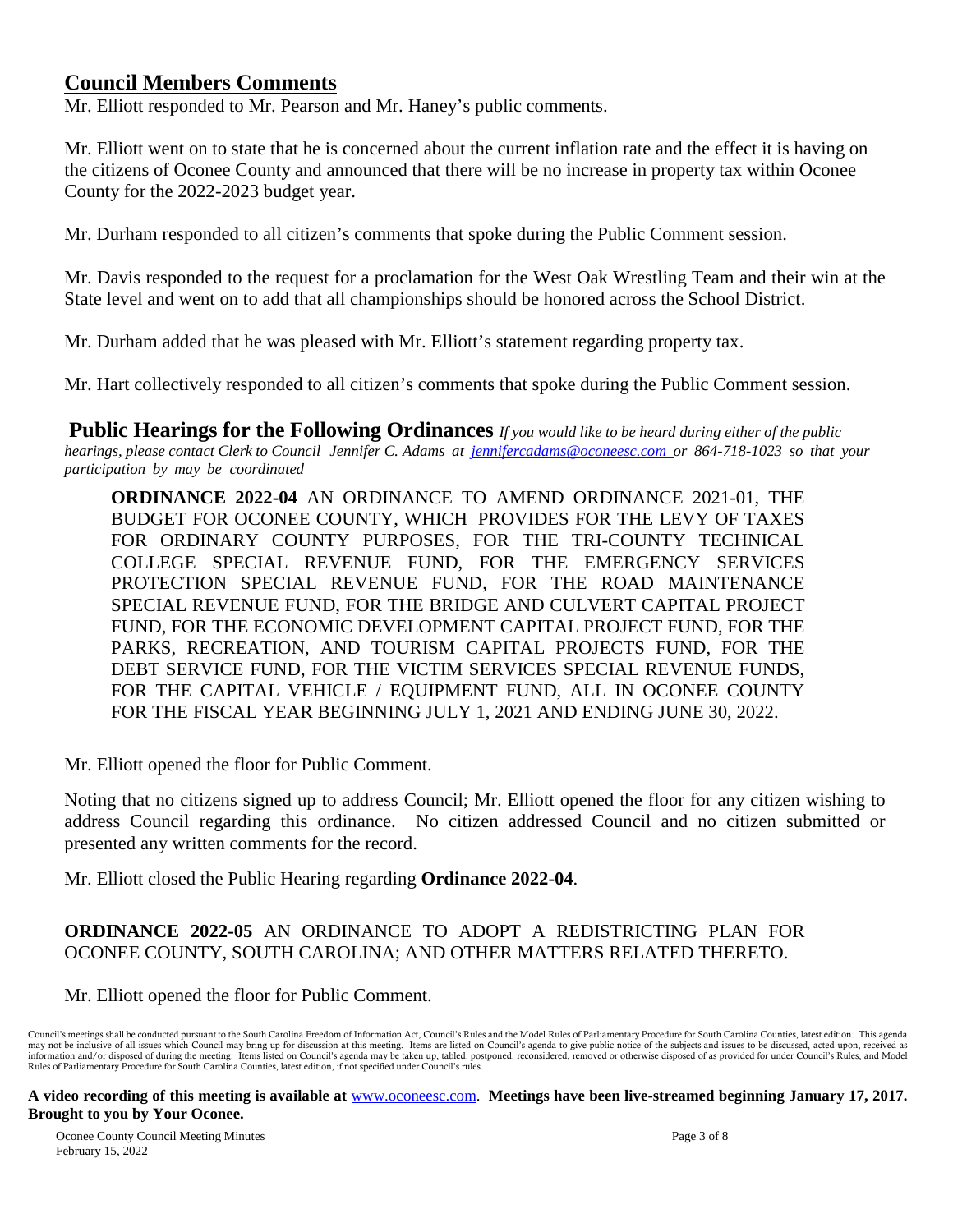Noting that no citizens signed up to address Council; Mr. Elliott opened the floor for any citizen wishing to address Council regarding this ordinance. No citizen addressed Council and no citizen submitted or presented any written comments for the record.

Mr. Elliott closed the Public Hearing regarding **Ordinance 2022-05**.

**ORDINANCE 2022-06** AN ORDINANCE APPROVING "THE FIRST AMENDMENT TO THE DECLARATION OF COVENANTS, CONDITIONS, RESTRICTIONS, AND EASEMENTS FOR THE OCONEE INDUSTRY AND TECHNOLOGY PARK F/K/A THE ECHO HILLS BUSINESS AND INDUSTRIAL PARK" ("FIRST AMENDMENT TO THE DECLARATION"); APPROVING AND AUTHORIZING THE EXECUTION AND RECORDATION OF THE FIRST AMENDMENT TO THE DECLARATION; AND OTHER MATTERS RELATED THERETO.

Mr. Elliott opened the floor for Public Comment.

Noting that no citizens signed up to address Council; Mr. Elliott opened the floor for any citizen wishing to address Council regarding this ordinance. No citizen addressed Council and no citizen submitted or presented any written comments for the record.

Mr. Elliott closed the Public Hearing regarding **Ordinance 2022-06**.

### **Third Reading of the Following Ordinances**

 **ORDINANCE 2022-04** AN ORDINANCE TO AMEND ORDINANCE 2021-01, THE BUDGET FOR OCONEE COUNTY, WHICH PROVIDES FOR THE LEVY OF TAXES FOR ORDINARY COUNTY PURPOSES, FOR THE TRI-COUNTY TECHNICAL COLLEGE SPECIAL REVENUE FUND, FOR THE EMERGENCY SERVICES PROTECTION SPECIAL REVENUE FUND, FOR THE ROAD MAINTENANCE SPECIAL REVENUE FUND, FOR THE BRIDGE AND CULVERT CAPITAL PROJECT FUND, FOR THE ECONOMIC DEVELOPMENT CAPITAL PROJECT FUND, FOR THE PARKS, RECREATION, AND TOURISM CAPITAL PROJECTS FUND, FOR THE DEBT SERVICE FUND, FOR THE VICTIM SERVICES SPECIAL REVENUE FUNDS, FOR THE CAPITAL VEHICLE / EQUIPMENT FUND, ALL IN OCONEE COUNTY FOR THE FISCAL YEAR BEGINNING JULY 1, 2021 AND ENDING JUNE 30, 2022.

Mr. Davis made a motion, seconded by Mr. Hart, to approve **Ordinance 2022-04** on third and final

reading.

Mr. Davis made a motion, seconded by Mr. Elliott, approved 4 – 0, to amend **Ordinance 2022-04** to remove cremation permitting fees related to the Coroner's Budget.

Motion approved with amendment  $4 - 0$ .

Council's meetings shall be conducted pursuant to the South Carolina Freedom of Information Act, Council's Rules and the Model Rules of Parliamentary Procedure for South Carolina Counties, latest edition. This agenda may not be inclusive of all issues which Council may bring up for discussion at this meeting. Items are listed on Council's agenda to give public notice of the subjects and issues to be discussed, acted upon, received as<br>i Rules of Parliamentary Procedure for South Carolina Counties, latest edition, if not specified under Council's rules.

**A video recording of this meeting is available at** [www.oconeesc.com.](http://www.oconeesc.com/) **Meetings have been live-streamed beginning January 17, 2017. Brought to you by Your Oconee.**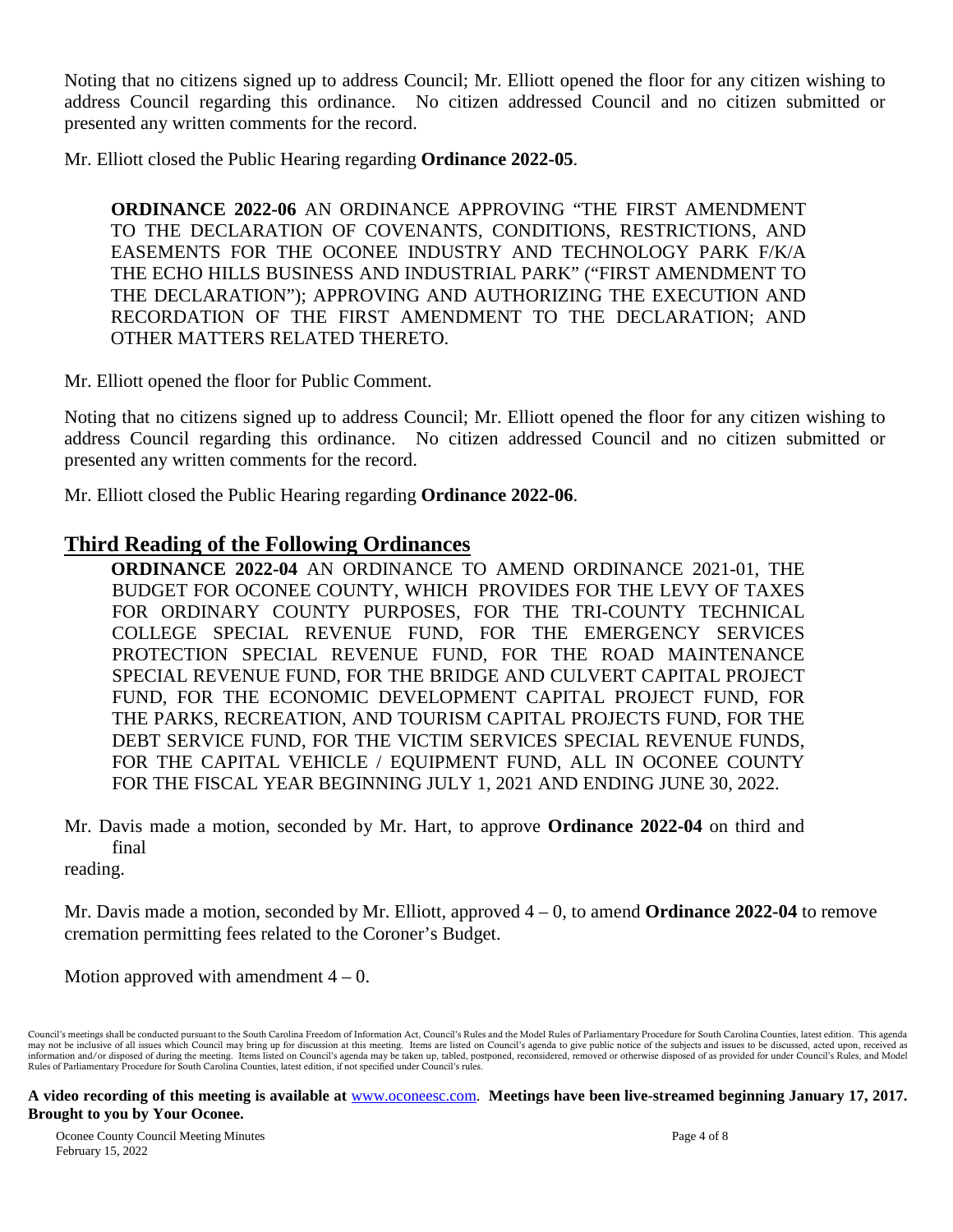**ORDINANCE 2022-06** AN ORDINANCE APPROVING "THE FIRST AMENDMENT TO THE DECLARATION OF COVENANTS, CONDITIONS, RESTRICTIONS, AND EASEMENTS FOR THE OCONEE INDUSTRY AND TECHNOLOGY PARK F/K/A THE ECHO HILLS BUSINESS AND INDUSTRIAL PARK" ("FIRST AMENDMENT TO THE DECLARATION"); APPROVING AND AUTHORIZING THE EXECUTION AND RECORDATION OF THE FIRST AMENDMENT TO THE DECLARATION; AND OTHER MATTERS RELATED THERETO.

Mr. Davis made a motion, seconded by Mr. Hart, approved 4 – 0, to approve **Ordinance 2022-06** on third and final reading.

## **Second Reading of the Following Ordinances**

**ORDINANCE 2022-07** AN ORDINANCE TO APPROPRIATE AND AUTHORIZE THE EXPENDITURE OF A PORTION OF LOCAL CORONAVIRUS FISCAL RECOVERY FUNDING UNDER THE AMERICAN RESCUE PLAN ACT OF 2021 ("ARPA"), FOR PURPOSES OF ESTABLISHING "PREMIUM PAY" TO ELIGIBLE OCONEE COUNTY EMPLOYEES; AND OTHER MATTERS RELATED THERETO.

Mr. Davis made a motion, seconded by Mr. Hart, to approve **Ordinance 2022-07** on second reading.

Mr. Hart inquired about the total amount of "Premium Pay" **Ordinance 2022-07** is requesting.

Ms. Brock informed Mr. Hart and Council that the total amount of "Premium Pay" being requested is \$1.7 million dollars for eligible Oconee County employees that were considered essential frontline workers from March 20, 2022 through October 4, 2021.

Motion approve  $4 - 0$ .

## **First Reading of the Following Ordinances**

**ORDINANCE 2022-08** AN ORDINANCE AUTHORIZING, PURSUANT TO TITLE 12, CHAPTER 44 OF THE CODE OF LAWS OF SOUTH CAROLINA 1976, AS AMENDED, THE EXECUTION AND DELIVERY OF A FEE-IN-LIEU OF AD VALOREM TAXES AND SPECIAL SOURCE REVENUE CREDIT AGREEMENT BY AND BETWEEN OCONEE COUNTY, SOUTH CAROLINA, AND A COMPANY IDENTIFIED FOR THE TIME BEING AS PROJECT QUESO, ACTING FOR ITSELF, ONE OR MORE CURRENT OR FUTURE AFFILIATES AND OTHER PROJECT COMPANIES (COLLECTIVELY, "COMPANY"); PROVIDING FOR A FEE-IN-LIEU OF AD VALOREM TAXES INCENTIVE; PROVIDING FOR A SPECIAL SOURCE REVENUE CREDIT; CREATING A JOINT COUNTY INDUSTRIAL AND BUSINESS PARK BETWEEN OCONEE COUNTY AND PICKENS COUNTY SO AS TO DESIGNATE THE PROPERTY OF THE PROJECT AS PART OF THE PARK; AUTHORIZING THE EXECUTION AND DELIVERY OF ONE OR MORE GRANT AGREEMENTS; AUTHORIZING THE CONVEYANCE OF CERTAIN REAL ESTATE FOR PROJECT QUESO; AND OTHER RELATED MATTERS.

**A video recording of this meeting is available at** [www.oconeesc.com.](http://www.oconeesc.com/) **Meetings have been live-streamed beginning January 17, 2017. Brought to you by Your Oconee.**

Council's meetings shall be conducted pursuant to the South Carolina Freedom of Information Act, Council's Rules and the Model Rules of Parliamentary Procedure for South Carolina Counties, latest edition. This agenda may not be inclusive of all issues which Council may bring up for discussion at this meeting. Items are listed on Council's agenda to give public notice of the subjects and issues to be discussed, acted upon, received as<br>i Rules of Parliamentary Procedure for South Carolina Counties, latest edition, if not specified under Council's rules.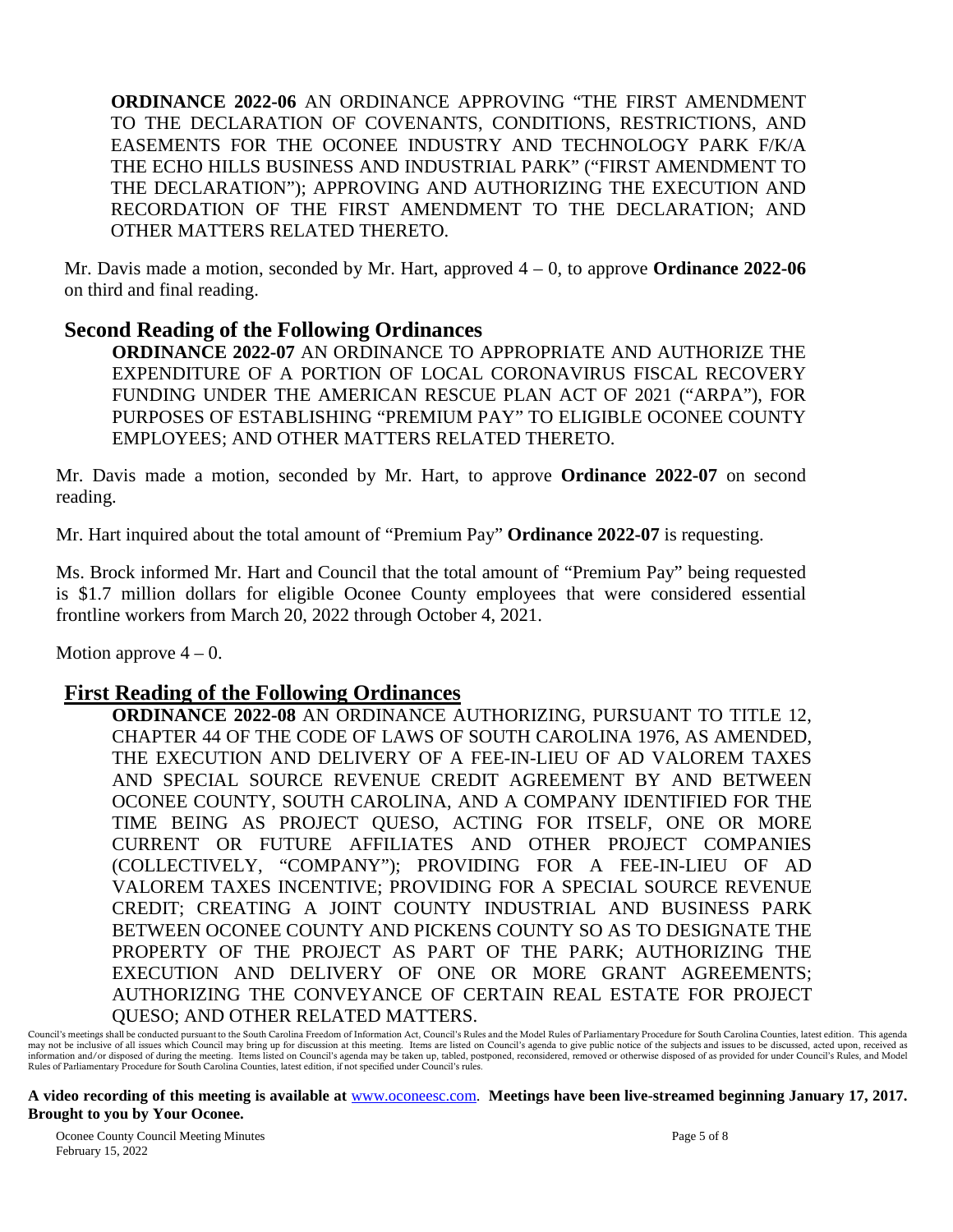Mr. Davis made a motion, seconded by Mr. Hart, approved 4 – 0, to approve **Ordinance 2022-08** on first reading.

## **First & Final Reading for the Following Resolutions**

**RESOLUTION 2022-01** A RESOLUTION AUTHORIZING THE EXECUTION AND DELIVERY OF EASEMENT DACW21-2-21-0054 (AN EASEMENT FOR THE CONSTRUCTION AND MAINTENANCE OF DRY HYDRANT SITES ON LANDS OF THE UNITED STATES OF AMERICA) BETWEEN OCONEE COUNTY AND THE DEPARTMENT OF THE ARMY / SECRETARY OF THE ARMY.

Mr. Hart made a motion, seconded by Mr. Davis, approved 4 – 0, to approve **Resolution 2022-01** on first and final reading.

**RESOLUTION 2022-02** AUTHORIZING THE EXECUTION AND DELIVERY OF AN EQUIPMENT LEASE-PURCHASE AGREEMENT IN THE AMOUNT OF \$1,359,734.08 TO DEFRAY THE COSTS OF ACQUIRING CERTAIN EQUIPMENT; AND OTHER MATTERS RELATING THERETO.

Mr. Davis made a motion, seconded by Mr. Hart, approved  $4 - 0$ , to approve **Resolution 2022-02** on first and final reading.

**RESOLUTION 2022-03** A RESOLUTION PROVIDING PRELIMINARY APPROVAL PURSUANT TO TITLE 12, CHAPTER 44 OF THE CODE OF LAWS OF SOUTH CAROLINA 1976, AS AMENDED, FOR THE EXECUTION AND DELIVERY OF A FEE-IN-LIEU OF AD VALOREM TAXES AND SPECIAL SOURCE REVENUE CREDIT AGREEMENT BY AND BETWEEN OCONEE COUNTY, SOUTH CAROLINA, AND A COMPANY IDENTIFIED FOR THE TIME BEING AS PROJECT QUESO, ACTING FOR ITSELF, ONE OR MORE CURRENT OR FUTURE AFFILIATES, AND OTHER PROJECT COMPANIES (COLLECTIVELY, "COMPANY"); PROVIDING FOR A FEE-IN-LIEU OF AD VALOREM TAXES INCENTIVE; PROVIDING FOR A SPECIAL SOURCE REVENUE CREDIT; PROVIDING FOR THE CREATION OF A JOINT COUNTY INDUSTRIAL AND BUSINESS PARK AGREEMENT BETWEEN OCONEE COUNTY AND PICKENS COUNTY; AUTHORIZING THE EXECUTION AND DELIVERY OF ONE OR MORE GRANT AGREEMENTS; AND OTHER RELATED MATTERS.

Mr. Davis made a motion, seconded by Mr. Hart, approved 4 – 0, to approve **Resolution 2022-03** on first and final reading.

**RESOLUTION 2022-04** A RESOLUTION CERTIFYING CERTAIN REAL PROPERTY IN OCONEE COUNTY AS AN ABANDONED TEXTILE MILL SITE, INCLUDING PARCELS IDENTIFIED BY TAX MAP NUMBERS 271-00-01-937, 271-00-01-938, 271- 00-01-939, 271-00-01-940, 271-00-01-941, 271-00-01-942 AND 271-00-01-943.

Mr. Davis made a motion, seconded by Mr. Hart, approved 4 – 0, to approve **Resolution 2022-04**

Council's meetings shall be conducted pursuant to the South Carolina Freedom of Information Act, Council's Rules and the Model Rules of Parliamentary Procedure for South Carolina Counties, latest edition. This agenda may not be inclusive of all issues which Council may bring up for discussion at this meeting. Items are listed on Council's agenda to give public notice of the subjects and issues to be discussed, acted upon, received as<br>i Rules of Parliamentary Procedure for South Carolina Counties, latest edition, if not specified under Council's rules.

**A video recording of this meeting is available at** [www.oconeesc.com.](http://www.oconeesc.com/) **Meetings have been live-streamed beginning January 17, 2017. Brought to you by Your Oconee.**

Oconee County Council Meeting Minutes Page 6 of 8 February 15, 2022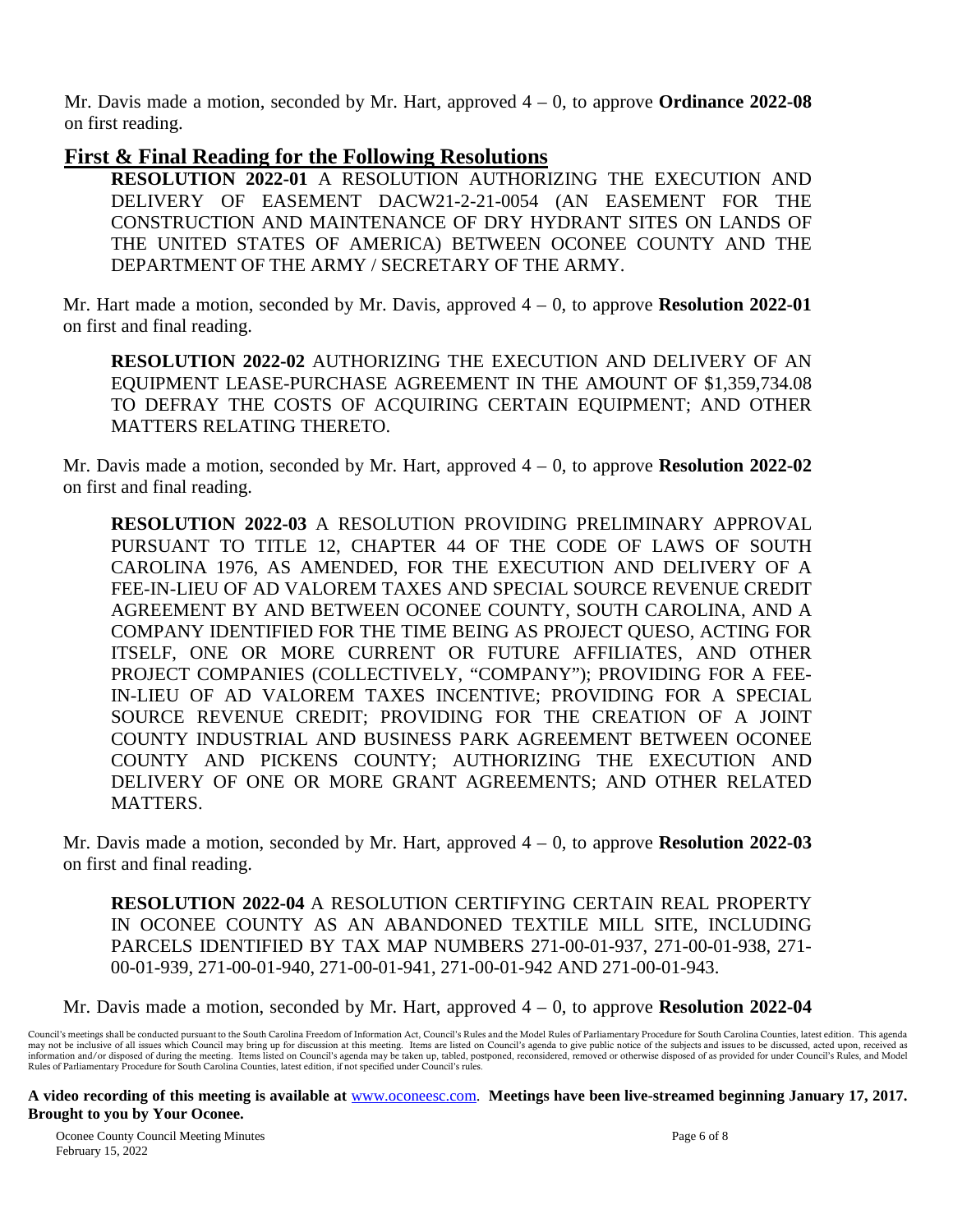on first and final reading.

**RESOLUTION 2022-05** A RESOLUTION CERTIFYING CERTAIN REAL PROPERTY IN OCONEE COUNTY AS AN ABANDONED TEXTILE MILL SITE, INCLUDING PARCELS IDENTIFIED BY TAX MAP NUMBERS 271-01-01-134, 271-01-01-137 AND 271-01-01-165.

Mr. Davis made a motion, seconded by Mr. Hart, approved 4 – 0, to approve **Resolution 2022-05** on first and final reading.

**RESOLUTION 2022-06** A RESOLUTION CERTIFYING CERTAIN REAL PROPERTY IN OCONEE COUNTY AS AN ABANDONED TEXTILE MILL SITE, INCLUDING PARCELS IDENTIFIED BY TAX MAP NUMBERS 271-01-01-131, 271-01-01-132, 271- 01-01-133, 271-01-01-140, 271-01-01-143, 271-01-01-144, 271-01-01-145, 271-01-01-146, 271-01-01-147, 271-01-01-148, 271-01-01-149, 271-01-01-150, 271-01-01-156, 271-01-01- 158, 271-01-01-161, 271-01-01-163, 271-01-01-165 AND 271-01-01-166.

Mr. Davis made a motion, seconded by Mr. Hart, approved 4 – 0, to approve **Resolution 2022-06**  on first and final reading.

## **Discussion Regarding Action Items**

**Discussion Regarding Action Items Title: Self-Contained Breathing Apparatuses (SCBA's) Department(s): Emergency Services Amount: \$1,359,734.08** 

### **FINANCIAL IMPACT: Procurement was approved by Council in Fiscal Year 2021-2022 budget process. Budget: \$1,359,734.08 Project Cost: \$1,359,734.08 Balance: \$ 0.00**

The main mission of Oconee County Emergency Services is to provide maximum safety for all personnel. The recent assessment of the SCBA's in service indicated that the majority are not certified to the newest National Fire Protection Association (NFPA) standard. NFPA updates standards every five (5) years and the latest 2018 update states that all SCBA's must be Chemical, Biological, Radiological and Nuclear (CBRN) certified, heat rating increase and testing on face piece along with data logging all resulting in upgraded safety features to the responder. Upgrades can only be completed within 2 revision cycles, which is ten (10) years and the age of the majority of the current equipment exceeds that. This replacement, including the newest models where upgrading was not cost feasible, will insure our SCBA's meet the NFPA 2018 Standard.

There are two brands of SCBA's offered within close proximity of Oconee: MSA and Scott. An evaluation committee, composed of Fire Chiefs across Oconee County discussed the features preferred and required in the SCBA's. The evaluation committee participated in demonstrations and field testing of each brand. The evaluation committee discussed and documented the pros and cons of each SCBA brand. Once the evaluation was complete, the committee voted and unanimously recommended MSA brand SCBA's.

On February 1, 2022, County Council approved the award of SCBA's to Allsource Enterprise, LLC., dba Safe Industries for the Assistance to Firefighters Grant (AFG). This additional lease-purchase was not brought before Council at the same time because the lease-purchase documents were not yet completed.

**A video recording of this meeting is available at** [www.oconeesc.com.](http://www.oconeesc.com/) **Meetings have been live-streamed beginning January 17, 2017. Brought to you by Your Oconee.**

Oconee County Council Meeting Minutes Page 7 of 8 February 15, 2022

Council's meetings shall be conducted pursuant to the South Carolina Freedom of Information Act, Council's Rules and the Model Rules of Parliamentary Procedure for South Carolina Counties, latest edition. This agenda may not be inclusive of all issues which Council may bring up for discussion at this meeting. Items are listed on Council's agenda to give public notice of the subjects and issues to be discussed, acted upon, received as<br>i Rules of Parliamentary Procedure for South Carolina Counties, latest edition, if not specified under Council's rules.